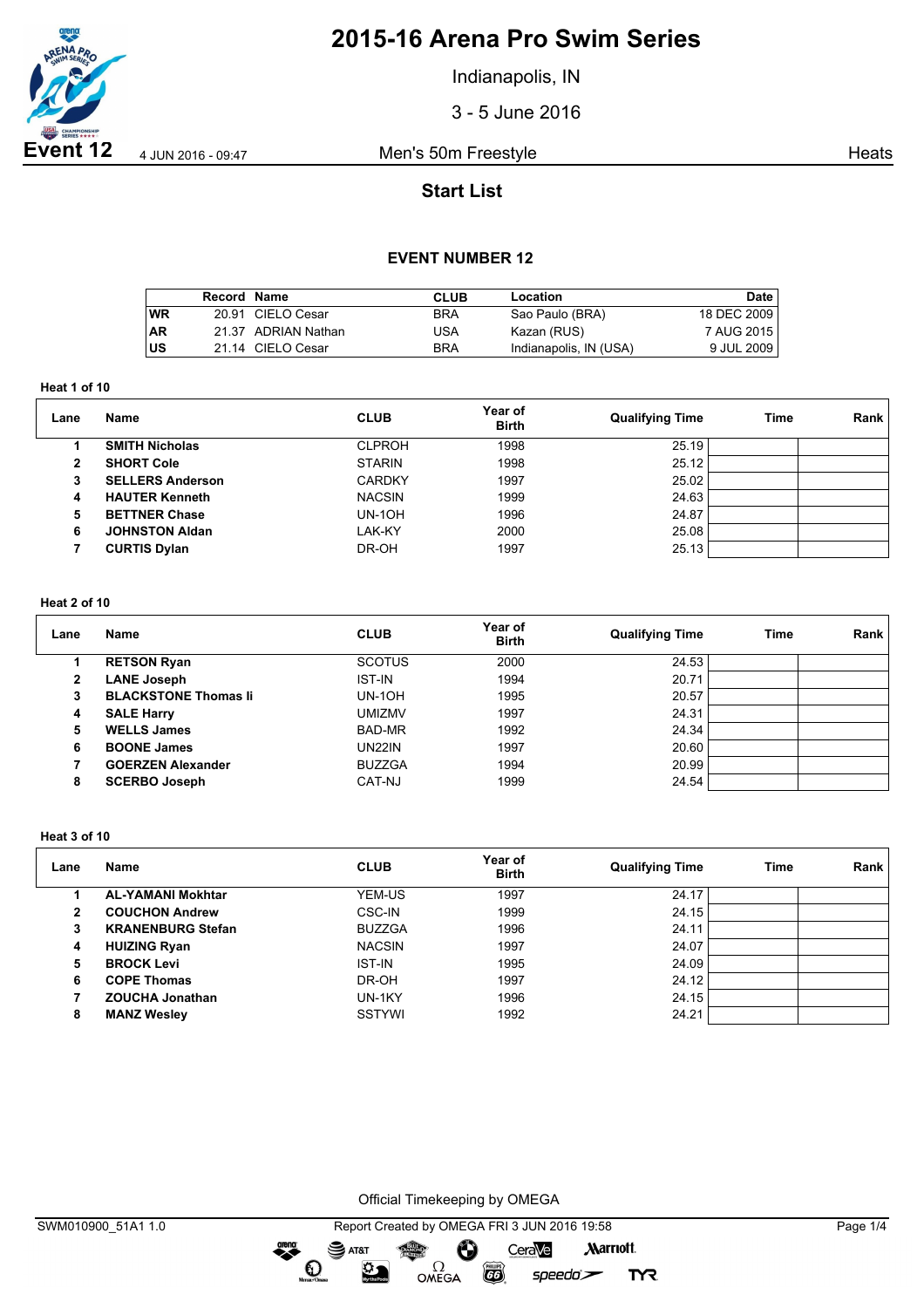

Indianapolis, IN

3 - 5 June 2016

Event 12 4 JUN 2016 - 09:47 Men's 50m Freestyle **Heats** Heats

# **Start List**

### **EVENT NUMBER 12**

**Heat 4 of 10**

| Lane | Name                    | <b>CLUB</b>   | Year of<br><b>Birth</b> | <b>Qualifying Time</b> | Time | Rank |
|------|-------------------------|---------------|-------------------------|------------------------|------|------|
|      | <b>DEMERCURIO Jacob</b> | UN-1KY        | 1997                    | 24.00                  |      |      |
| 2    | <b>MANKUS Luke</b>      | UMIZMV        | 1997                    | 23.94                  |      |      |
| 3    | <b>KING Andrew</b>      | UN02IL        | 1994                    | 23.85                  |      |      |
| 4    | <b>NICHOLSON Chris</b>  | <b>RACECO</b> | 1997                    | 23.81                  |      |      |
| 5    | <b>BYBEE Cody</b>       | DR-OH         | 1999                    | 23.85                  |      |      |
| 6    | <b>KOVACS Mate</b>      | UN-1KY        | 1996                    | 23.89                  |      |      |
|      | <b>EIBER Griffin</b>    | <b>ACESCO</b> | 1998                    | 23.96                  |      |      |
| 8    | <b>COFFMAN Sam</b>      | UMIZMV        | 1996                    | 24.00                  |      |      |

#### **Heat 5 of 10**

| Lane | Name                    | <b>CLUB</b>   | Year of<br><b>Birth</b> | <b>Qualifying Time</b> | Time | Rank |
|------|-------------------------|---------------|-------------------------|------------------------|------|------|
|      | <b>REYES Franco</b>     | <b>WESTIL</b> | 1998                    | 23.78                  |      |      |
| 2    | <b>GUTIERREZ Manuel</b> | UN01NE        | 1992                    | 23.77                  |      |      |
| 3    | <b>ZITO Nick</b>        | <b>WESTIL</b> | 1994                    | 23.69                  |      |      |
| 4    | <b>GOETHE Jackson</b>   | CW-MI         | 1995                    | 23.62                  |      |      |
| 5    | <b>FRANZMAN Jack</b>    | ZSC-IN        | 1999                    | 23.65                  |      |      |
| 6    | <b>EHRMAN Joshua</b>    | <b>UN25IN</b> | 1995                    | 23.74                  |      |      |
|      | <b>MURPHY James</b>     | <b>MACHPV</b> | 1997                    | 23.77                  |      |      |
| 8    | <b>YEO Danny</b>        | SIN-US        | 1990                    | 23.78                  |      |      |

#### **Heat 6 of 10**

| Lane | Name                     | <b>CLUB</b>   | Year of<br><b>Birth</b> | <b>Qualifying Time</b> | Time | Rank |
|------|--------------------------|---------------|-------------------------|------------------------|------|------|
|      | <b>KIBLER Drew</b>       | CSC-IN        | 2000                    | 23.59                  |      |      |
| 2    | <b>HAMMOUD Youssef</b>   | UN01GA        | 1993                    | 23.50                  |      |      |
| 3    | <b>DISETTE Sam</b>       | <b>KCSAMV</b> | 1999                    | 23.46                  |      |      |
| 4    | <b>FORDE Mitchell</b>    | <b>UMIZMV</b> | 1995                    | 23.39                  |      |      |
| 5    | <b>BOLAND David</b>      | UN-1KY        | 1994                    | 23.40                  |      |      |
| 6    | <b>GARKANI Christian</b> | UN-1KY        | 1995                    | 23.48                  |      |      |
|      | <b>BROCK Lucas</b>       | <b>UN-10H</b> | 1995                    | 23.59                  |      |      |
| 8    | <b>JOHNSTON Adam</b>     | <b>UN28IN</b> | 1994                    | 23.59                  |      |      |

Official Timekeeping by OMEGA

dreng:

 $\mathbf{O}$ 

签

SWM010900\_51A1 1.0 Report Created by OMEGA FRI 3 JUN 2016 19:58 Page 2/4 SAT&T CeraVe **Marriott** Ô OMEGA

 $\overline{G}$ 

 $speedo$ 

**TYR**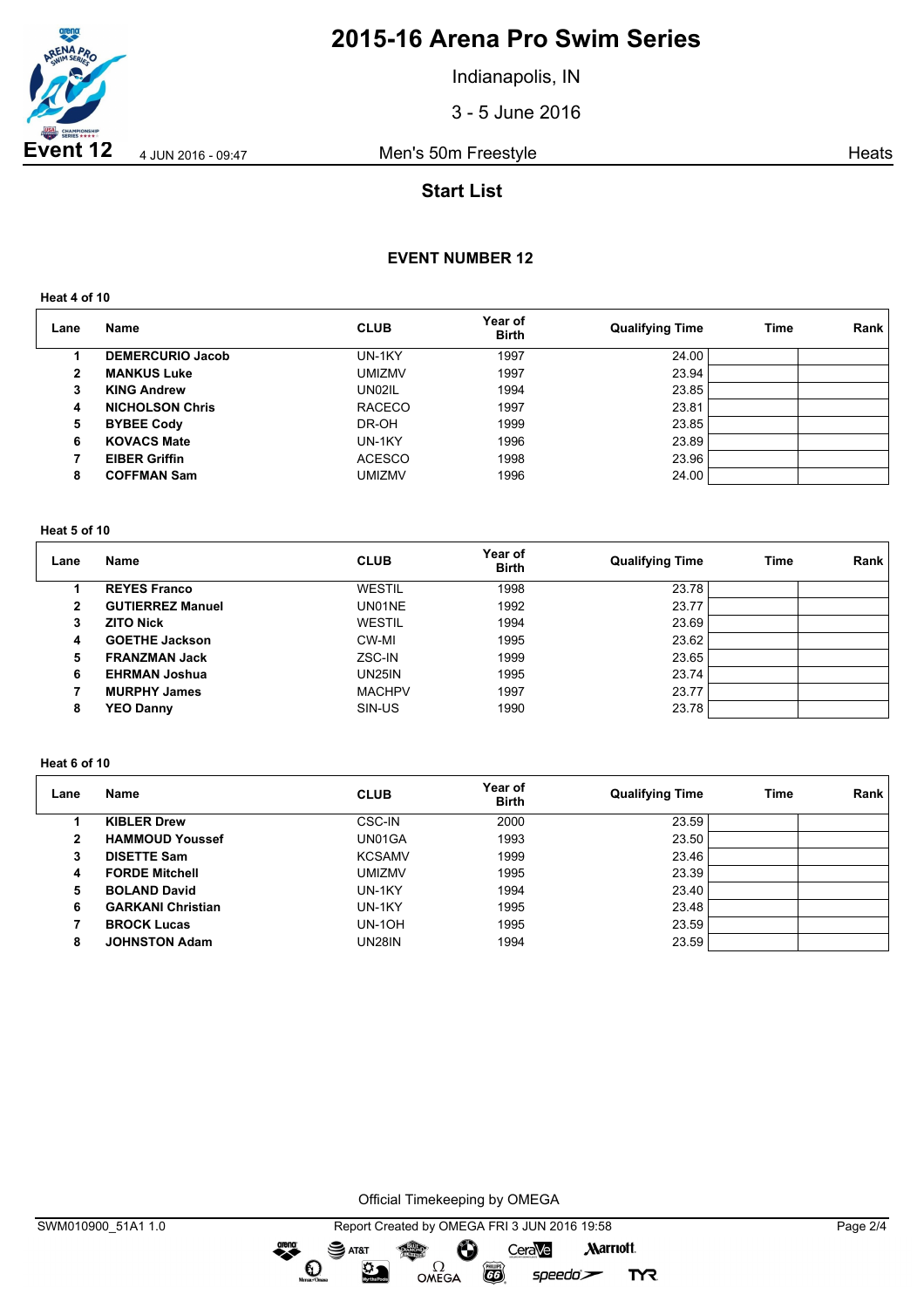

Indianapolis, IN

3 - 5 June 2016

Event 12 4 JUN 2016 - 09:47 Men's 50m Freestyle **Heats** Heats

# **Start List**

### **EVENT NUMBER 12**

**Heat 7 of 10**

| Lane           | Name                   | <b>CLUB</b>   | Year of<br><b>Birth</b> | <b>Qualifying Time</b> | Time | Rank |
|----------------|------------------------|---------------|-------------------------|------------------------|------|------|
|                | <b>HARASZ Noah</b>     | <b>BUZZGA</b> | 1996                    | 23.30                  |      |      |
| $\overline{2}$ | <b>ZAWATSKI Edward</b> | CYC-MA        | 1997                    | 23.29                  |      |      |
| 3              | <b>PATROUCH Oliver</b> | UN02MR        | 1996                    | 23.25                  |      |      |
| 4              | <b>THETFORD Thomas</b> | UN01OH        | 1996                    | 23.15                  |      |      |
| 5              | <b>GOMEZ Roberto</b>   | VEN-US        | 1988                    | 23.21                  |      |      |
| 6              | <b>GLANDA Justin</b>   | CW-MI         | 1992                    | 23.27                  |      |      |
|                | <b>SMITH Ollie</b>     | ESC-GA        | 1996                    | 23.29                  |      |      |
| 8              | <b>JACOBS Ty</b>       | UN01IL        | 1993                    | 23.36                  |      |      |

#### **Heat 8 of 10**

| Lane | Name                    | <b>CLUB</b>   | Year of<br><b>Birth</b> | <b>Qualifying Time</b> | Time | Rank |
|------|-------------------------|---------------|-------------------------|------------------------|------|------|
|      | <b>PIERONI Blake</b>    | <b>IST-IN</b> | 1995                    | 22.95                  |      |      |
| 2    | <b>SANSOUCIE Andrew</b> | <b>UMIZMV</b> | 1994                    | 22.85                  |      |      |
| 3    | <b>KANORR Daniel</b>    | BAD-MR        | 1991                    | 22.47                  |      |      |
| 4    | <b>CHADWICK Michael</b> | <b>UMIZMV</b> | 1995                    | 22.03                  |      |      |
| 5    | <b>POWERS Paul</b>      | CW-MI         | 1995                    | 22.18                  |      |      |
| 6    | <b>DE LUCCA Joao</b>    | <b>CARDKY</b> | 1990                    | 22.73                  |      |      |
|      | <b>PLASCHKA Justin</b>  | IA-IN         | 1996                    | 22.90                  |      |      |
| 8    | <b>CARROLL Trevor</b>   | UN-1KY        | 1995                    | 23.06                  |      |      |

#### **Heat 9 of 10**

| Lane         | Name                       | <b>CLUB</b>   | Year of<br><b>Birth</b> | <b>Qualifying Time</b> | Time | Rank |
|--------------|----------------------------|---------------|-------------------------|------------------------|------|------|
|              | <b>CLIFTON Cannon</b>      | WA-WI         | 1994                    | 22.92                  |      |      |
| $\mathbf{2}$ | <b>HOFFMAN Hunter</b>      | <b>ACACIN</b> | 1993                    | 22.76                  |      |      |
| 3            | <b>KHALAFALLA Ali</b>      | <b>IST-IN</b> | 1996                    | 22.25                  |      |      |
| 4            | <b>SCHNEIDER Josh</b>      | <b>NYACMR</b> | 1988                    | 21.80                  |      |      |
| 5            | <b>CHIERIGHINI Marcelo</b> | UN04SE        | 1991                    | 22.17                  |      |      |
| 6            | <b>NIELSEN Anders</b>      | <b>CARDIN</b> | 1991                    | 22.72                  |      |      |
|              | <b>KRUEGER Daniel</b>      | MSS-WI        | 1999                    | 22.89                  |      |      |
| 8            | <b>CHETCUTI Andrew</b>     | UN01GA        | 1992                    | 23.04                  |      |      |

Official Timekeeping by OMEGA

dreng:

 $\odot$ 

 $\mathbf{S}$  AT&T